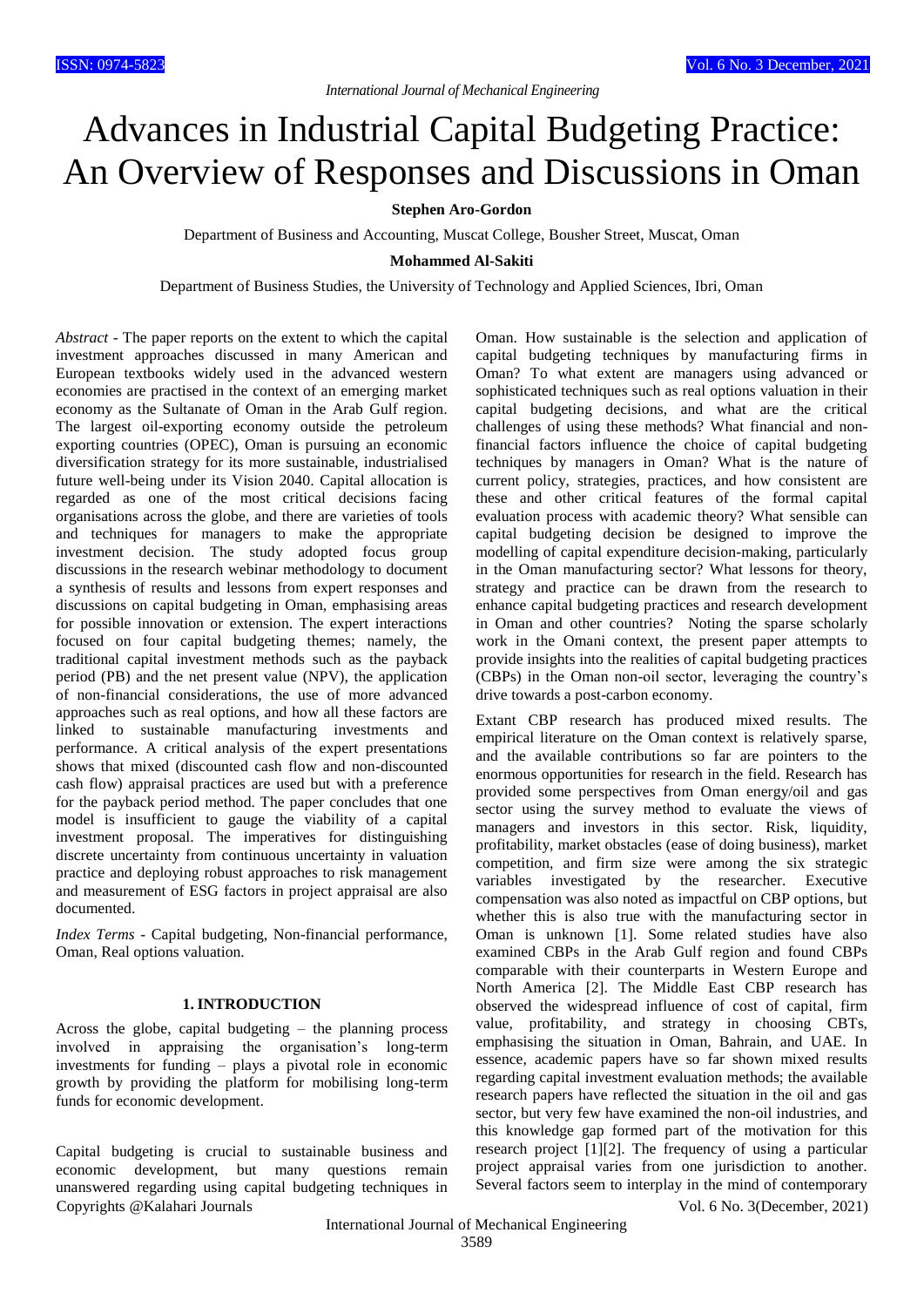financial managers, and the capital budgeting science and practice need some rigorous empirical investigation.

Exploring the development of a coalescent capital budgeting decision model is imperative for improving the quality of capital expenditure decision-making in Oman and other developing economies with similar conditions. Project management has yet to define an accepted comprehensive model that effectively describes the processes a capital budgeting must undergo to transition from idea, information to decision and funded implementation [3]. This is perhaps due to the multidisciplinary nature of CBP. In sum, as Oman moves towards a knowledge-based post-carbon economy, there is a need to generate current information on the selection and application of global capital budgeting techniques by Oman manufacturing firms who will play significant roles in realising the objectives and benefits of economic growth diversification strategy [4][5]

Also, the previous research so far has paid little attention to critically examining the degree to which managers utilise advanced or sophisticated techniques such as real options valuation in making capital budgeting decisions. Answers to this inquiry are fundamental to crafting a desirable innovation strategy [6]. Additionally, research findings have been mixed regarding the impact of financial and non-financial considerations in choosing capital budgeting techniques from Oman's managers' perspectives. The question of the sustainability of current policy, strategies, practices, and the extent to which other vital features of the formal capital evaluation process are consistent with academic theory. have also mainly remained unaddressed in the Oman context. This means that researchers have probably not explicitly distinguished between 'techniques' and 'practices' of capital budgeting. There are divergent views regarding NPV and IRR between academics and executives [7]. NPV leads to robust decisions, while IRR may lead to incorrect conclusions. But IRR is more straightforward to interpret because of its comparability with the cost of capital or discount rate. This proposal is designed to address these 'practice' aspects of CBT research for the benefit of Omani students, practitioners, and other researchers.

Overall, it is hoped that the findings obtained from this Research Project would lead to making specific recommendations for capital budgeting policy, strategy, and practice and eliciting areas for further research. Specifically, the paper is expected to provide a practical empirical guide on the method of private-sector capital budgeting in a wide variety of applications in the Oman context. Hopefully, a new blueprint for more successful capital allocation with a potential impact on overall project planning and execution would emanate from this project's findings.

Based on multiple objectives postulations and integrated research design appropriate for the present complex era, this proposal could be the first comprehensive study of capital budgeting practices in the Oman context that uses only non-oil listed firms to make for better comparison to many global studies in the field. Country's oil dependence vis-a-vis sustainable economic diversification – the success of diversification strategy rests mainly on private enterprise decision-making process/models, making this paper reasonably timely and crucial. Sustainability is thus a key point – robust CBPs are needed to be integrated into business

training and operations to ensure the steady purchase of a future stream of prosperity for Omanis.

Thus, a range of challenges and issues form the motivation for this paper. First is the significance of wealth and capital and the problems associated with measuring them [8], bearing in mind advanced technologies for international business competitiveness and large sums of money involved in firms' capital investments with a high impact on corporate profitability/survival. Macroeconomics, volatility of the global economy, changing business practices, and the manufacturing sector's influence on infrastructure, job creation, and contribution to GDP provide the imperatives for critical review of capital budgeting practices in a transitional economy like Oman. Second, capital budgeting is widely recognised as a valuable concept for economic development, owing to its long-term implication – a capital investment, once made, is usually difficult to reverse without significant loss of invested capital – sunk capital. Capital investment is a substantial part of the GDP. However, literature about CBTs in the Oman context is scarce. Previous studies have focused on the oil sector and basic CBTs like payback [1]. Other contributions have focused on managers in different jurisdictions such as the Middle East or India [2][9]. Given that knowledge of CBT has implications for the industrialisation drive of a nation and quality of managerial decision-making process, research has a significant role to play in bridging the higher educationindustry knowledge gap of CBTs, particularly in the Oman case where robust CBT knowledge and expertise can be invaluable for reducing the country's high youth unemployment rate (49%) [4][5].

# *Study significance*

This research report is expected to provide governmental and private sector authorities and policymakers with a guideline to establish a more efficient capital budgeting system towards sustainable industrial capital investment in line with the economic diversification strategy Vision 2040, which is anchored on sustainable industrialisation [4][10]. The originality of this expert report lies in the critical findings and novel capital budgeting framework that underscore the need for forward-looking organisations to retain a multifaceted approach to capital budgeting and embrace new emerging techniques geared towards increased capital deployment efficiency and robust risk analysis in the emerging fast-paced digital business environment.

The social value of this contribution will be evident from the potential multiplier effects derivable from sustainable industrialisation in terms of enhancing the knowledgebase, and advances in human capital capacity, capital budgeting skills and indirect employment opportunities. Sustainable Development Goal (SDG) Goal 9 is about "industry, innovation and infrastructure" and is one of the 17 Sustainable Development Goals adopted by the United Nations General Assembly in 2015. SDG 9 aims to build resilient infrastructure, promote sustainable industrialisation, and foster innovation.

Furthermore, as earlier noted, research findings so far have been mixed regarding the impact of financial and nonfinancial considerations in choosing capital budgeting techniques from the managers' perspectives in Oman. The sustainability of current policy, strategies, practices, and the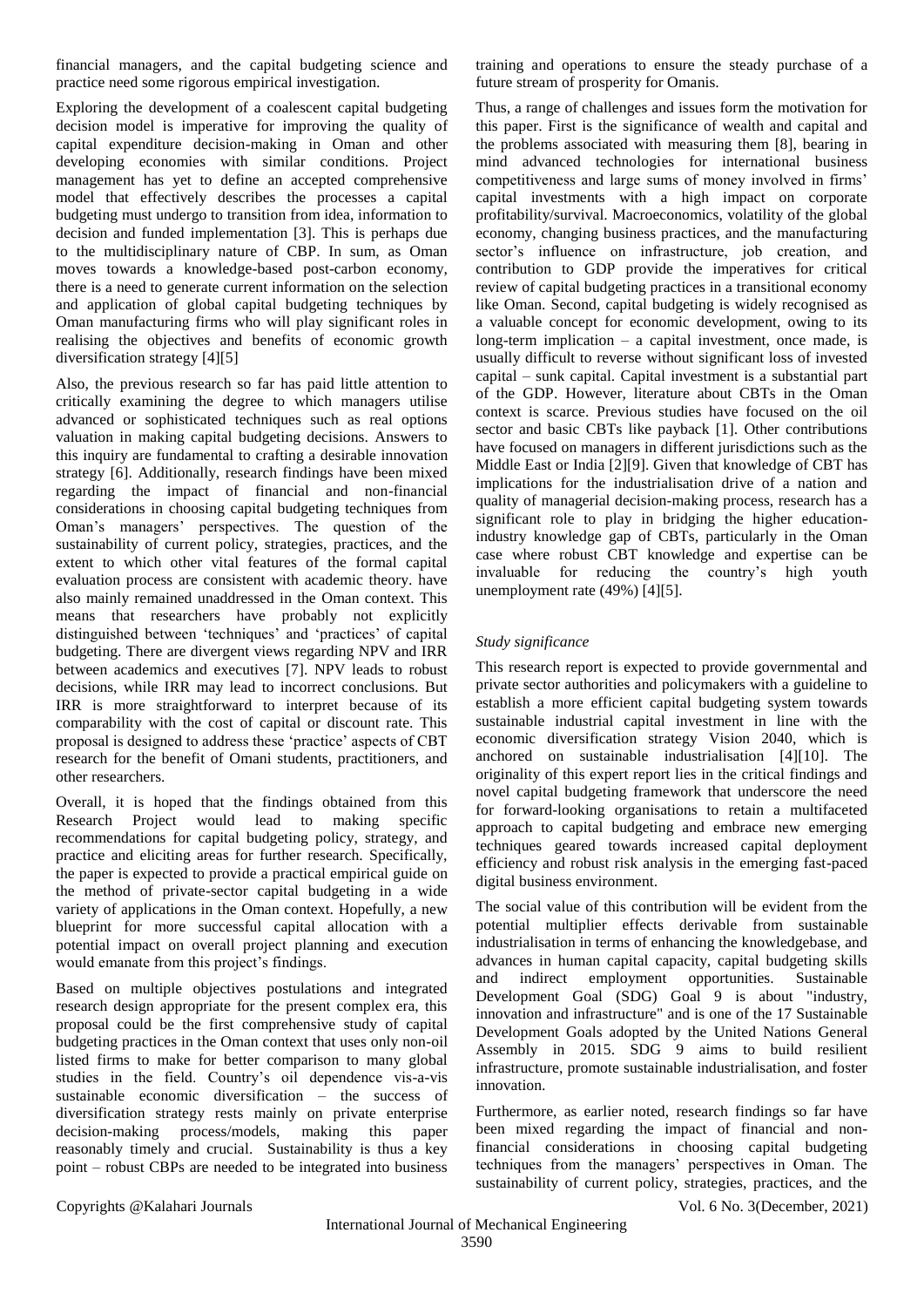extent to which critical elements of the formal capital evaluation process are consistent with academic theory have mainly remained unaddressed in the Oman context. Understanding capital allocation is crucial to robust economic planning, sustained investment and economic prosperity [11][12]. However, there is no consensus on the capital budgeting decision-making model, hence the need for continuing a rigorous CBP research agenda. The project aims to evaluate practical approaches practised in Oman's priority manufacturing sector project selection techniques, in line with the Ministry of Higher Education, Research and Innovation (MoHERI), knowledge-based development missions.

## *Objectives*

Given the preceding background, this paper aims to review theory and observe the extent of the linkage to the practice towards exploring innovation and possible extension areas [2][6]. The overarching purpose of this paper is the need for more practical research to determine the justification for the existence of theory-practice gaps in capital budgeting. Thus, the specific objectives of the research include (i) generating original central data and collecting information on the selection and application of global capital budgeting techniques by Oman manufacturing firms, (ii) critically examining how managers utilise more advanced or sophisticated techniques such as the real options valuation and decision tree analysis (DTA) in making capital budgeting decisions (iii) investigate and evaluate the impact of financial and non-financial considerations in choosing capital budgeting techniques from Oman's managers' perspectives, (iv) critically examine the sustainability of current policy, strategies, practices, and the extent to which other vital features of the formal capital evaluation process are consistent with academic theory. The project is also expected to explore the development of a coalescent capital budgeting decision model necessary for improving the quality of capital expenditure decision-making in Oman and other developing economies with similar conditions and to use these results to make specific recommendations for capital budgeting policy, strategy, and practice and elicit areas for further research.

The remainder of the paper is organised as follows: Section 2 reviews the conceptual aspects of capital budgeting against the contextual backdrop of Oman's manufacturing sector. Section 3 highlights the research methodology, while Section 4 presents the expert reports and discussion. The conclusion and scope for future capital budgeting research are presented in section 5.

#### **2. LITERATURE REVIEW**

This section reviews general concepts from scholarly discussion economy management, accounting, finance, and project management writings. An attempt has been made to develop a holistic framework of contemporary capital budgeting practices, and this has been inserted in the last pages of this report. First, we begin with an outline of the discussions relating to financial and non-financial considerations in project appraisal, the more advanced techniques in the realms of mathematical programming models, real options, and risk analysis, as well as a snapshot of Oman's manufacturing sector, are outlined towards the end.

## *2.1 Overview of financial factors*

The literature establishes that the finance manager maximises the shareholders' net worth. This requires that the firm's project selection policy revolve around clear-headed valueaddition. Hence, it is widely known that only projects that meet t positive net present value (NPV) criterion V) may be considered for selection. One such criterion is the expected rate of return from the investment. Here, we use the capital asset pricing model (CAPM), which postulates that in a perfect market, where assets are correctly priced, every security will give a return commensurate with its risk; this is mathematically expressed thus [12][13]:

#### $Expected Return = Risk - free eturn +$

Beta of the security  $\times$  [Market return – Risk – free return (1)

## *2.2 NPV and Adjusted Present Value (APV)*

The traditional NPV method assumes the project's expected life and has its expected free cash flow discounted at the cost of capital. From the resulting present value (PV), we deduct the initial investment [12][13][14]; mathematically:

$$
NPV = -C_0 + \sum_{i=1}^{T} \frac{c_i}{(1+r)^i}
$$
  
(2)

Like the equity DCF approaches, in APV, we seek to choose a discount rate that consistently adjusts for the tax benefit of interest expense. There seems to be no consensus regarding whether to use unlevered cost of equity or to go for the cost of debt based on the argument that the uncertainty about the company's ability to realise tax shield is best measured by the rate at which creditors are willing to lend to the company [14].

## *2.3 Capital rationing, and mathematical programming models, ranking, and methods of feasible combinations*

Capital budgeting involves recognising the interdependencies and independencies in project portfolios to achieve maximum optimality in project selection. Thus, we have 'mutually exclusive' projects in which selecting an acceptable project A means you cannot implement any other project option B due to budgetary/funding constraints. However, there could be a scenario of 'independent' projects. All positive NPV projects are eligible for implementation, and the major problem is not about funding but primarily how to optimise the combination of tasks to be executed. In this context, linear programming is a mathematical technique used to allocate scarce resources to achieve the desired goal or set of objectives.

It should be noted that there are various modes of 'programming' models in the project management context: these include Linear programming, dynamic programming, non-linear programming, stochastic programming, goal programming, and O-programming [12][15]. The objective usually takes the form of cost minimisation or benefits maximisation, as in profitability or revenue. The LPM is based on a range of assumptions, among which are additivity, divisibility (but without negativity), proportionality, deterministic (known variables), linearity (inputs and output have constant return to scale), finiteness, non-negativity, and single objective function. The constraints must be stated mathematically.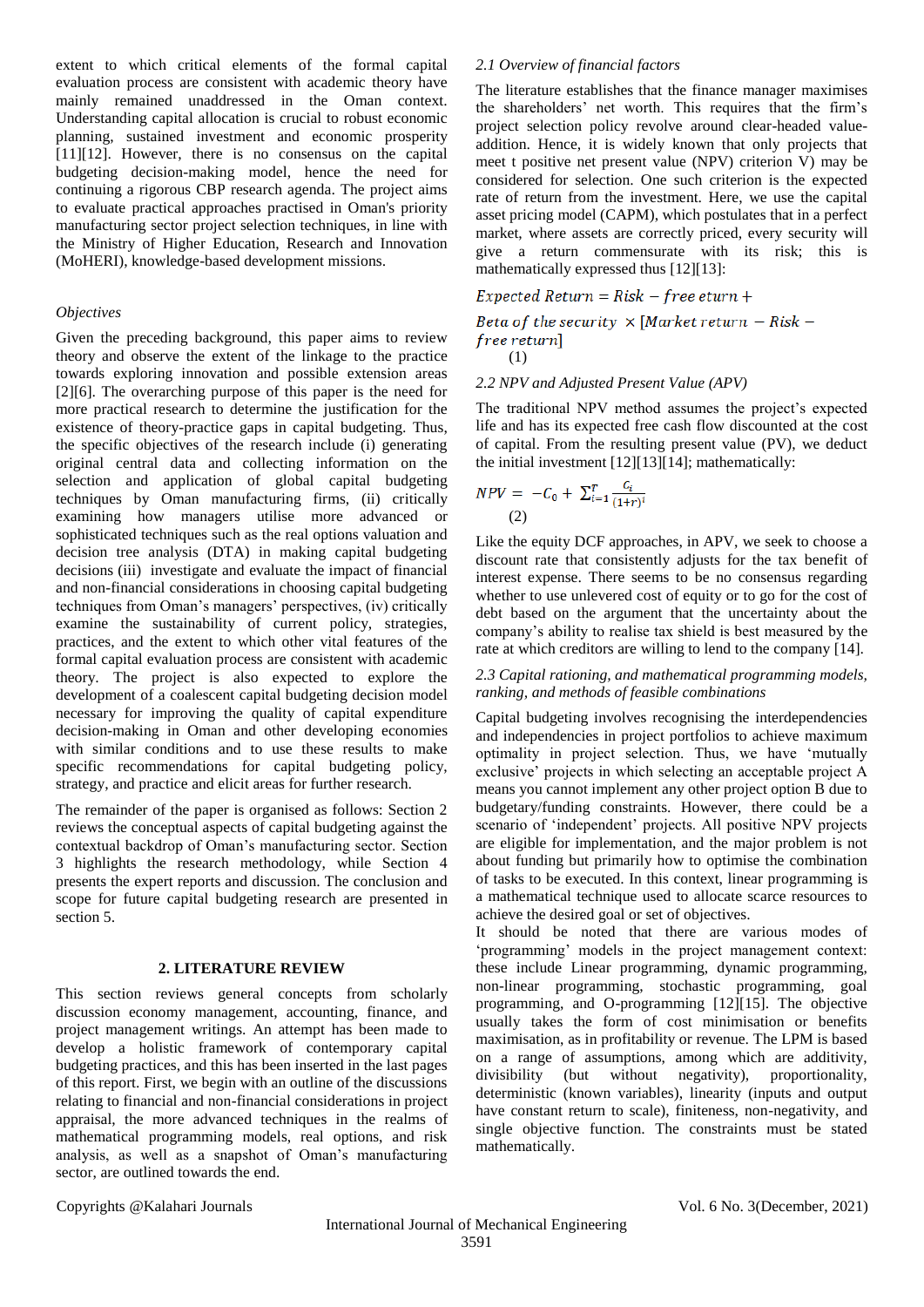Thus, the linear programming model (LPM) solution to the problem of capital rationing among 'n' projects is given by [12],

$$
Maximise \sum_{1}^{n} X_{1} NPV_{1} \tag{3}
$$

Subject to:

$$
Subject\ to\ \sum_{1}^{n} I_1 X_1 \leq C \tag{4}
$$

And the following constraint:

$$
0 \le X_1 \le 1, 0 \le X_2 \le 1, \dots \dots \dots \dots 0 \le X_n \le 1, (5)
$$

Where,

NPV is the objective function, the dependent variable to be maximised.

 $X_1 \ldots X_n$  is a non-negativity constraint; the fraction of capital investment in the different projects cannot be more than 1.00 and cannot be less than zero.

 $I_1I_1I_1...$  etc, are the initial capital investments required for projects A, B, C, ….; the constraints here is that the total investment in the chosen projects (that maximises the NPV) should not exceed the total budgeted funds *(C*) available for the capital investment.

It should be noted that while the LPM theoretical permits fractional (that is, any value between '0' and 1.00) investment in projects, a somewhat unrealistic assumption, it will nonetheless give us the optimum project combination. However, we have an integer linear programming model (ILPM) that permits only two values, '0' or '1', both inclusive. ILPM will trigger a project's rejection for which the budget is inadequate and acceptance of the project for which the required capital outlay is available. The ILPM is mathematically expressed as in Equation (3), subject to the constraints expressed in Equation (5) that is, the total investment in the chosen projects (that maximises the NPV) should not exceed the total budgeted funds *(C*) available for the capital investment, but subject to the following constraint,

$$
X_1, X_2, X_3, X_4, \dots \dots \dots X_n = (0, 1) \tag{6}
$$

In ranking the projects from your portfolio, projects are rated according to the results of their profitability index (PI), benefit-cost ratio (BCR), net present value (NPV), internal rate of return (IRR), etc., with the project having the highest score is assigned the top rank, followed by the next value, and so on, until the budget has been exhausted. With the following formula [12], you can be able to choose a feasible combination of projects  $(NC_r)$  that has the highest NPV:

Where,

 $NC_r = \frac{n!}{r!(n-r)!}$ 

*n* is the total number of projects, and

*r* is the number of projects you want to select out of *n.*

#### *2.4 Real options valuation methods*

The weakness of the traditional NPV method is that it fails to recognise options such as the possibilities that (i) the project may not start immediately, (ii) the project may start and get shut down at some point and restarted afterwards, (iii) the project goes wrong, scaled back, expanded, abandoned, or extend beyond the NPV-fixed project life span, or there may be all kinds of other options such as the compound options, switching options, and rainbow options [14]. The options pricing methods have long been acknowledged as superior to the traditional DCF methods because they explicitly capture the value of the flexibility that 'uncertainties' offer [16]. It is worth stressing that the value of a project using option pricing will always be greater than the value of the same project using NPV because the awareness and exercise of flexibility inherently release the investment value otherwise 'lucked-up' in the traditional NPV concept. The use of event trees and decision tree analyses (DTAs) are associated with the real options valuation methods, and understanding their applications with the appropriate skills and expertise could represent the difference between project success and failure [17].

#### *2.5 Monte Carlo analysis*

Annualised volatility of the value of a project is impossible to observe directly due to numerous exogenous sources and the effects of uncertainty. For example, the manufacturer's sources of concern regarding costs of inputs could arise from the volatility in oil prices, Covid-19 pandemic, and global supply chain issues. Monte Carlo analysis is recommended to detect better the variances and the general nature of the interrelationships existing among various dynamic project options, possibilities, and variables.

## *2.6 The new net positive model (NPM) and non-financial factors in capital budgeting*

In its economic sense, 'capital' or 'wealth' comprises both financial and non-financial assets and investments, including all kinds of domestic and net foreign capital. Thus, capital is a stock that should correspond to the total wealth owned at a given point in time. The growing interest in non-financial issues around environmental, social and governance (ESG) factors is supported by the argument that the main driver of inequality is the tendency of returns on capital to exceed the economic growth rate [8]. Hence, much has been written about the role of non‐financial performance (NFP) in achieving the firm's strategic goals, but there is no acceptable definition available on NFP. A study [18] has proposed three types of NFPs: the profit-driven one and the second for the business's long‐term competitive advantage.

In contrast, the third type of NFP is independent; they have no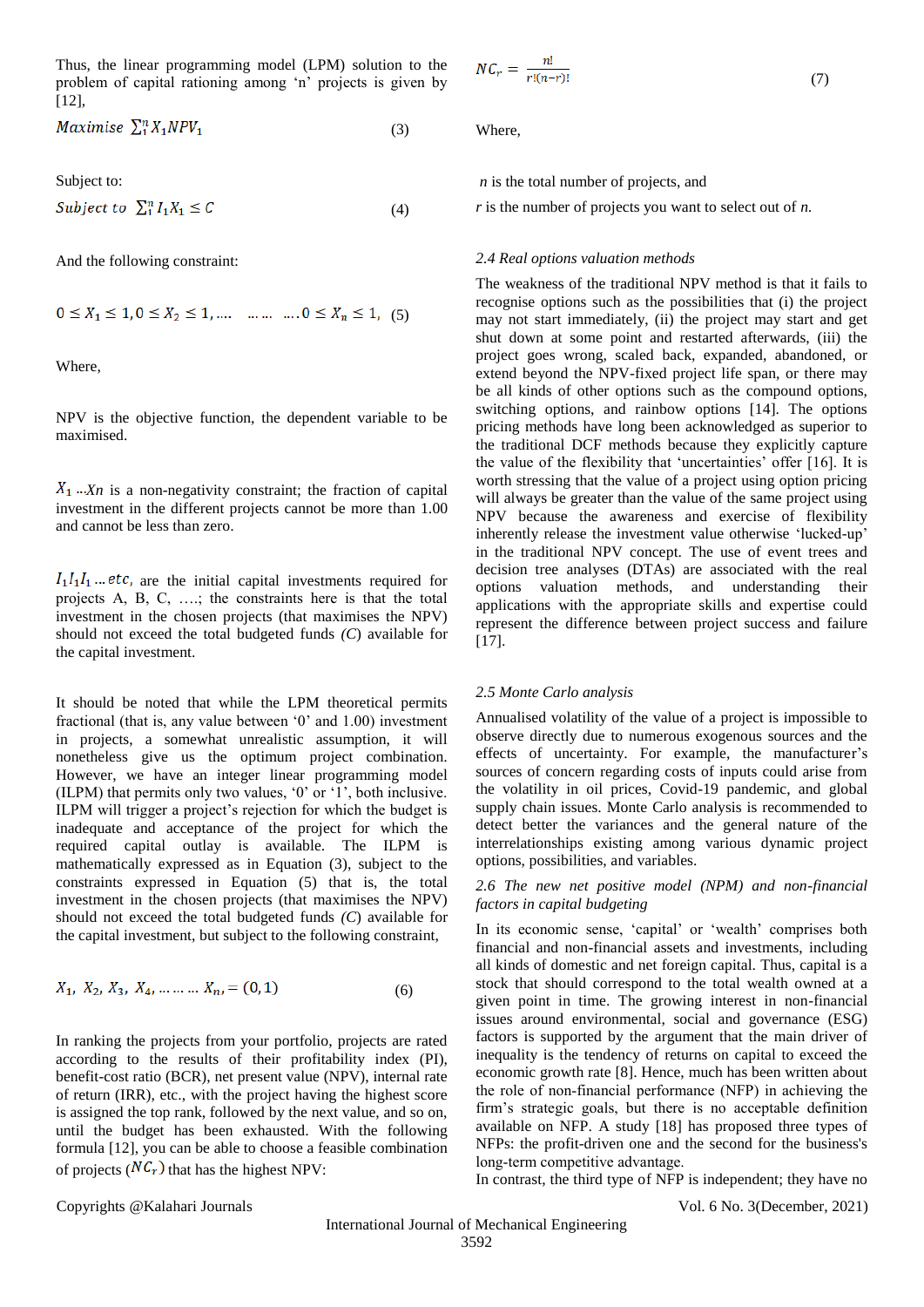bearing on its purpose. An interesting observation from the study is the evidence of the close association between NFP and financial performances. In the same vein, another study uses a questionnaire survey to investigate companies' capital budgeting practices in Lebanon, a country characterised by a high level of political risk. [10]. It was found that Lebanese companies tend to use more than one method of investment appraisal, and, increasingly, they are using sophisticated DCF techniques alongside the PB. The most widely used methods to evaluate risk include scenario and sensitivity analysis. The study further observes that PB substitutes the NPV method when political risk is significantly high. The obvious implication is to dry up the capital funds needed for longerterm industrialisation. Today, some ESG ratings providers have emerged, with opportunities to revisit the longstanding use of balanced scorecard and activity-based management (ABM) in a qualitative analytical environment [19], [20], [21], [22], [27], [28], [30].

A recent article [24] has suggested a new idea called the net positive model (NPM) that portends to change how business is conducted proactively, choosing to improve the well-being of all – shareholders and stakeholders, customers, suppliers, investors, communities, above all our planet. This means that an NPV project evaluation in the emerging world may be incomplete without the NPM index showing how the project proposal improves or worsens the globe. Companies like Siemens AG are already showcasing new forms of collaboration and innovative technologies labelled a 360odegree sustainability framework [23]. Similarly, while no company is yet net positive, hundreds of companies aim to be 100% renewable energy by 2030 [24][35].

# *2.7. Risk analysis and insurance*

Any capital investment decision involves risk, a tendency for the expected return to vary with time. Research and practice have developed the scenario approach to managing risk. This involves estimates of the probability (ranging from zero to 1.0) of different scenarios of the states of an economy. Generally, projects having a higher level of variability has a higher risk. The standard deviation is the most used measure for measuring the risk [13]. The discount rate is adjusted to reflect the project risk, and the expected cash flows are discounted at the riskadjusted rate to account for the risk involved in the project [12]. The CAPM (Equation 1) and some of its variants are available as solutions to the need to ensure that the expected rate of return reflects the systematic risk in the economy at the time of project appraisal.

Insurance is a practical risk management tool that converts uncertainty into certainty through a creative risk-sharing mechanism [25]. Subject to the insurability factor, the risk is generally insurable; managers should avoid a risk exposure that is uninsurable, that is, where the loss potential is considerably high.

It is also a documented best practice to use sensitivity analysis to observe the effect on the project proposal, of changes in revenues on the one hand, and changes derivable from costs; depending on the nature of the project, you can also evaluate the effects of inflation and government subsidy, if applicable.

## *2.8. Oman's manufacturing sector and sustainable capital budgeting imperatives*

The manufacturing sector is widely regarded as an economy's durable growth engine because of its capital intensity. Its multiplier effects on the economy are usually higher than the equivalent impact from other sectors [8]. The manufacturing sector typically offers indirect employment, 4th industrial revolution (4IR) automation and process integration and innovation. About 40% of all research and development (R&D) takes place in the manufacturing sector. Oman's manufacturing sector has witnessed rapid growth over the years, recording 10.7% between 1999 and 2016, with the hope that a "more advanced manufacturing sector will drive further development [4]. Currently, high-tech manufacturing industries account for less than 1 per cent; in the future, it is planned to scale up to 30% by 2040, which will entail a capital investment of about US\$12 billion, especially in digitalisation infrastructure, artificial intelligence, machine learning, robotics, skills formation, and environmentally sustainable practices. It is noted that capital-intensive industries constitute about 11% of the industrial sector. Hence, labelled 'manufacturing for wellbeing', the government of Oman is pursuing an economic diversification strategy (Vision 2040). It seeks to reduce the contribution of oil activities and increase the manufacturing sector's share in GDP. Well integrated with other sectoral development plans such as the 2050 health strategy and the education strategy 2040, the overarching strategy has categorised the emerging industries in Oman into four broad classes:

The natural resource-based industries comprise oil and gas (this sector might still be critical to Oman for the next 20 years), refined petroleum products, plastic products, cement and lime, steel and glass, other metals, furniture, etc.

Structural metals, shipbuilding, small boats, trawler construction, electric motors, generators, switch gears, electrical panels, and the like are capital-intensive-based industries.

Food industries comprise the healthy food sector, food processing, fish processing and dairy products, to mention a few.

Knowledge-based industries consist of the health sector, notably pharmaceuticals, medical equipment/instruments, fragrance, and the environment sector, notably, waste recycling.

The outcome of the 26th climate change in Glasgow (COP 26) has increased the importance of environmental sustainability in Oman manufacturing sector and the idea of green industrialisation. Hence, harnessing renewable energy is already part of Vision 2040. This includes diversifying energy sources and investing in energy efficiency and greenhouse gas mitigation technologies in line with the United Nations Framework Convention on Climate Change.

The United Nations' seventeen sustainable development goals (SDGs) are expected to guide the global community's sustainable development priorities until 2030. Alongside governments, companies and investors are increasingly aligning with SDGs. (SDG) Goal 9 ("industry, innovation and infrastructure") aims to build resilient infrastructure, promote sustainable industrialisation, and foster innovation. Organisations that integrate ESG performance may be able to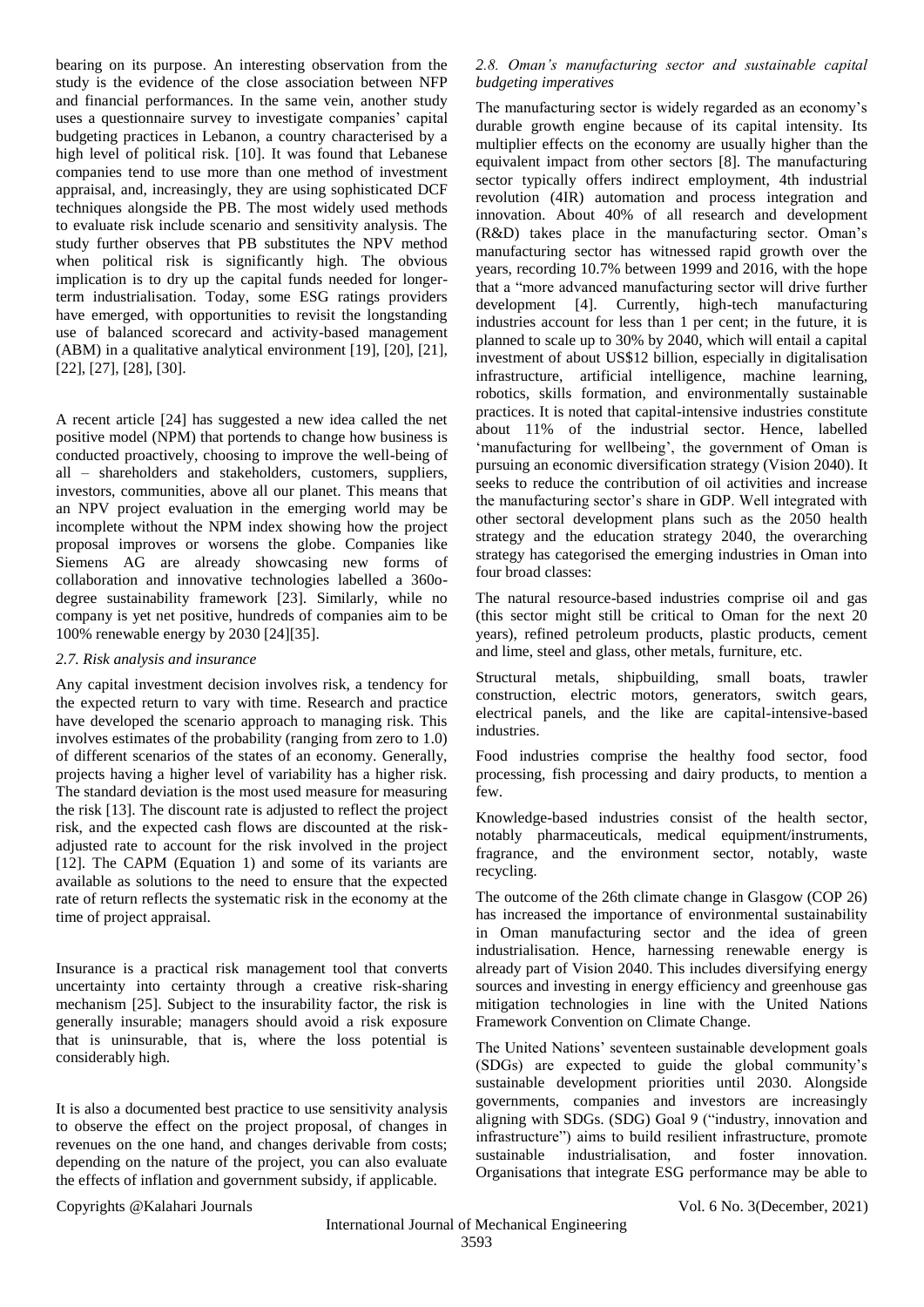increase shareholder value in three dimensions; through better management of risks related to sustainable capital investment, by anticipating regulatory changes or consumer trends, and by exploring new markets or reducing costs such as the renewable energy opportunities and new technologies [34][35].

# **3. RESEARCH METHODOLOGY**

# *3.1. Capital budgeting research methodology – CBPOMS approach*

Preceded by a systematic review and meta-analysis documented elsewhere [26], a first virtual international workshop was conducted as part of the larger research project on "Capital Budgeting Practices in Oman Manufacturing Sector" (CBPOMS) funded by the Ministry of Higher Education, Research, and Innovation (MoHERI) and executed by researchers from Muscat College and other external institutions. Additionally, through the MoHERI, the project received the government's further support to the virtual workshop through prior approval processes for regulatory authorities to conduct the workshop. More than 200 participants from Oman and other countries registered to attend the first virtual international workshop on capital budgeting; however, about 131 targeted respondents, CFOs, project and investment executives from Oman and elsewhere attended the virtual research seminar.

In essence, the study's methodological approach aligns with similar approaches in similar studies, such as those in the references [29], [31], and [32]. Furthermore, the justification for focused group interactions is that participants can provide historical, contextual reflections to obtain the needed responses to the research questions [33][36].

To gain more detailed industrial capital budgeting practice perspectives from the field (CFOs, finance managers, project managers, financial analysts, project analysts, and other practitioners), the research team has physically distributed the survey questionnaire (covid-19 protocols applied) electronically. The data will be analysed using SPSS and AMOS software.

The survey instruments were developed from the literature and updated from inputs provided by international research partners drawn from Oman, the UK, and India. The final set of questionnaires was generated in September 2020 and was distributed to voluntary participants. The key research questions were broken down into 15 specific enquiries to create valuable insights into capital budgeting practices in the Oman manufacturing sector.

# *3.2 The rationale for choosing capital budgeting techniques*

Questions relating to the rationale for choosing capital budgeting techniques include (i) the overall cost of applying the method is considered for capital investment appraisal, (ii) the technique's simplicity, (iii) availability of in-house expertise in using a capital budgeting technique is essential, (iv) regulatory factor (v) the project's profitability (vi) the project's liquidity, (vi) risk and uncertainty, (vii) executive compensation, (viii) capital structure consideration, and (ix) time value of money/discounting concept application.

*3.3 Capital budgeting practice: A bouquet of approaches*

The respondent managers were expected to indicate the frequency with which the following capital budgeting techniques were used in their organisation: (i) Heuristic  $-$  the rule of thumb, (ii) average rate of return (ARR), Payback period (PBP), (iii) Discounted payback period (DPB), (iv) Net present value (NPV), (v) Profitability index (PI), (vi) Internal rate of return (IRR), (vii) Adjusted net present value (ANPV), (viii) Real options valuation (ROV)/Decision tree analysis (DTA), (ix) Linear programming models (LPMs), (x) Sensitivity analysis (SA), and (xi) Simulation/ Monte Carlo scenario analysis [13][43].

# *3.4 Challenges of using more advanced Capital budgeting methods*

It is perhaps well known that dynamic, uncertain, and complex environments demand innovative approaches. Yet, we also know there could be barriers to moving in the direction of innovation as solutions to efficient and effective management practices [6]. Given this, the respondent managers were asked a couple of questions along the following lines: (i) the weakness of the NPV approach is often ignoring the importance of inherent future changes in project costs and benefits (ii) the weakness of the IRR method in giving us multiple rates of return, (iii) the extent to which senior management recognises the imperatives for more advanced/sophisticated approaches, (iv) whether capital budgeting policy recognises that the real options valuation (ROV) method offers the flexibility of evaluating future investment returns at any point in time during project implementation, (v) availability of capital budgeting training, (vi) the view that the advanced techniques are "complex' and 'difficult' to understand and apply, (vii) the willingness of the senior management to adopt and implement more advanced project appraisal techniques, (viii) the role of data-driven organisational culture, (ix) the view that using the more advanced techniques is costly and time-consuming, and (x) the organisation's willingness to adopt new technologies (e.g. AI, Big Data, Robotics, etc.) to enhance its capital budgeting practices.

# *3.5 Financial and non-financial performance factors*

The respondent managers were expected to indicate which financial and non-financial factors are predominant in their capital budgeting policy, practice, rules, and procedures. The economic factors for investigation include the weighted average cost of capital (WACC), the capital asset pricing model (CAPM), availability of government subsidy for the project, cash flow, Salvage/residual value, NPV and IRR.

Non-financial factors include Environmental, Social & Governance (ESG) issues (e.g., Sustainable Development Goals and Oman Vision 2040), HR issues such as expertise, safety and health, corporate investor/customer image, CEO's tenure, board opinion, salesforce opinion, outside expert's scenario inputs, and application of 'fuzzy logic" to derive the cost of capital

## *3.6 Five critical components in capital budgeting policies and processes*

One of the key objectives of the CBPOMS research is to critically examine the sustainability of current policy, strategies, practices, and the extent to which other vital features of the formal capital evaluation process are consistent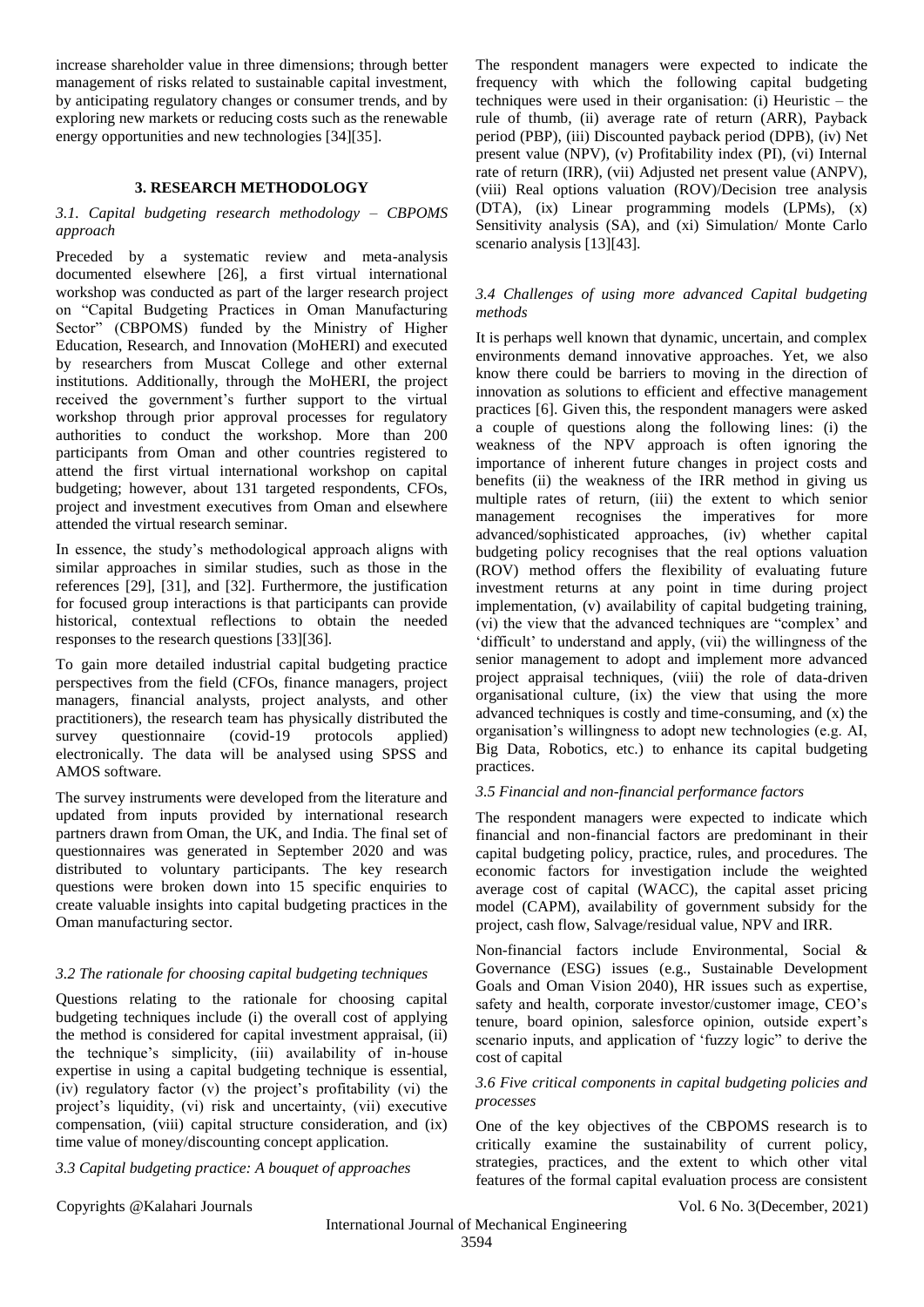with academic theory. Table 3.2 shows the scope of CBPOMS researchers' enquiries in this regard.

# Table 3.2

Scope of enquiries regarding components of capital budgeting policies and processes

| 1 The company recognises the role of capital budgeting in |
|-----------------------------------------------------------|
| developing a project plan.                                |

- 2 The company has a clear business policy/blueprint that adequately describes the processes a capital budgeting must go through to transition from idea to implementation.
- 3 The company's capital budgeting system comprises of at least five phases: [I]: identification of investment opportunities; [II]: Developing cash flow estimates (benefits & costs); [III]: Project evaluation; [IV]: Project authorisation; and [V]: Control and monitoring of capital projects.
- 4 The company has a Management Information System that facilitates the estimation of cash flows from quantitative and qualitative sources.

5 The company conducts a post-audit process.

## **4. EXPERTS' REPORTS AND DISCUSSIONS**

A pioneering virtual international workshop was conducted as part of the larger research project on "Capital Budgeting Practices in Oman Manufacturing Sector" (CBPOMS) funded by the Ministry of Higher Education, Research, and Innovation (MoHERI) and executed by researchers from Muscat College and other external institutions. The workshop's primary purpose was to enhance our knowledge of the latest developments in capital budgeting along with four thematic aspects, namely (i) industrial capital budgeting practices: a systematic review in the Omani context, (ii) management science view of capital budgeting, (ii) capital budgeting under conditions of uncertainty – innovative approaches in focus, (iii) capital budgeting techniques in Oman: musings of a practitioner.

# *4.1 Industrial Capital Budgeting Practices: A Systematic Review in the Omani Context*

Dr Muatasim Al Salmi, Senior Budget and Project Engineer at Haya Diam, Oman, alsalmi.m@gmail.com.

The CBPOMS research project, which started in December 2019, is designed to achieve specific objectives bordering on determining the extent to which managers select and apply textbook capital budgeting techniques, emphasising the emergent Omani industrial context. Critically examining how managers utilise more advanced or sophisticated techniques such as the real options valuation and decision tree analysis (DTA) in making capital budgeting decisions and the relative degree to which financial and non-financial considerations influence managers' choice of appraisal techniques are also of critical interest to the researchers because the results of the empirical survey will determine the nexus, if any, between capital budgeting theory and what is obtainable in practice. The outcome of this type of industry-academia engagement may yield an evidence-based coalescent capital budgeting

decision model that capital investment project managers and policymakers may find helpful for improving the quality of capital expenditure decision-making in Oman and other developing economies, especially given the critical global uncertainties associated with the coronavirus pandemic.

Other sources of uncertainties potentially impact the approaches to capital investment and evaluation. These include the macroeconomic concerns for the level of unemployment, climate change, unstable oil prices, accelerating the development of technologies and automation of jobs, financial technology, and the trending digital currencies. Similar concerns are bordering on low rate of returns of savings and implications for capital budgeting, increasing inequality, and budget deficit and what implications this could have for country risk and multilateral agency (International Monetary Fund, IMF) 's responses.

A few observations could be made in the Omani context. First, according to Oman Vision 2040, non-oil activities are expected to grow to more than 90% of the GDP by the year 2040. Second, the manufacturing sector, the focus study area for the current CBPOMS project, is one of the key five priority sectors, including tourism, logistics, fisheries, and mining. Third, foreign direct investment (FDI) is expected to reach 10% of the GDP due to Oman's advantageous geographical location for ease of global trade. Fourth, Oman Investment Authority (www.oia.gov om) has been established by a royal decree which will adopt a comprehensive and unified approach towards the economic feasibility of significant investment projects including, for example, strategic projects initiatives, such as Oman's Tawazun (offset) programme.

As noted in this paper's methodology section, the virtual international capital budgeting workshop held in November 2020 was preceded by a systematic review of previous studies and knowledge on capital budgeting [26]. A couple of observations emanating from the literature are noteworthy. First, it was noted that multiple capital budgeting approaches are used in several economies. Still, the empirical evidence of capital budgeting applications in the Omani manufacturing context appears to be relatively sparse. Second, there are mixed findings regarding applying more advanced techniques, as managers prefer to rely on non-DCF methods; this may be attributed to the level of awareness of the more sophisticated approaches earlier noted in this paper [Section 3.4]. Due to high uncertainties, managers are cautious if/when applying more advanced and sophisticated techniques for capital budgeting. Third, DCF approaches such as net present value (NPV), and internal rate of return (IRR) appear to be more favoured in developed economies. Fourth, the relative role of non-financial factors vis-a-viz the firm's financial shareholder value maximisation goal remains the subject for continuing the capital budgeting research.

## *A case analysis of Oman Flour Mills Company*

To help give some company-specific perspectives of the industrial sector in the Sultanate of Oman, Oman Flour Mills has more than ten subsidiaries in the Food sector – flour mills, oilseeds, poultry, etc. The company's capital investments include the Sohar Flour Mills Grain Silo project (160mt capacity) ongoing  $-$  this will enhance the sector's productivity and help the firm to return to profitability, Cool Poultry project – expected to be delivered Q1-2021, Gulf Poultry Farms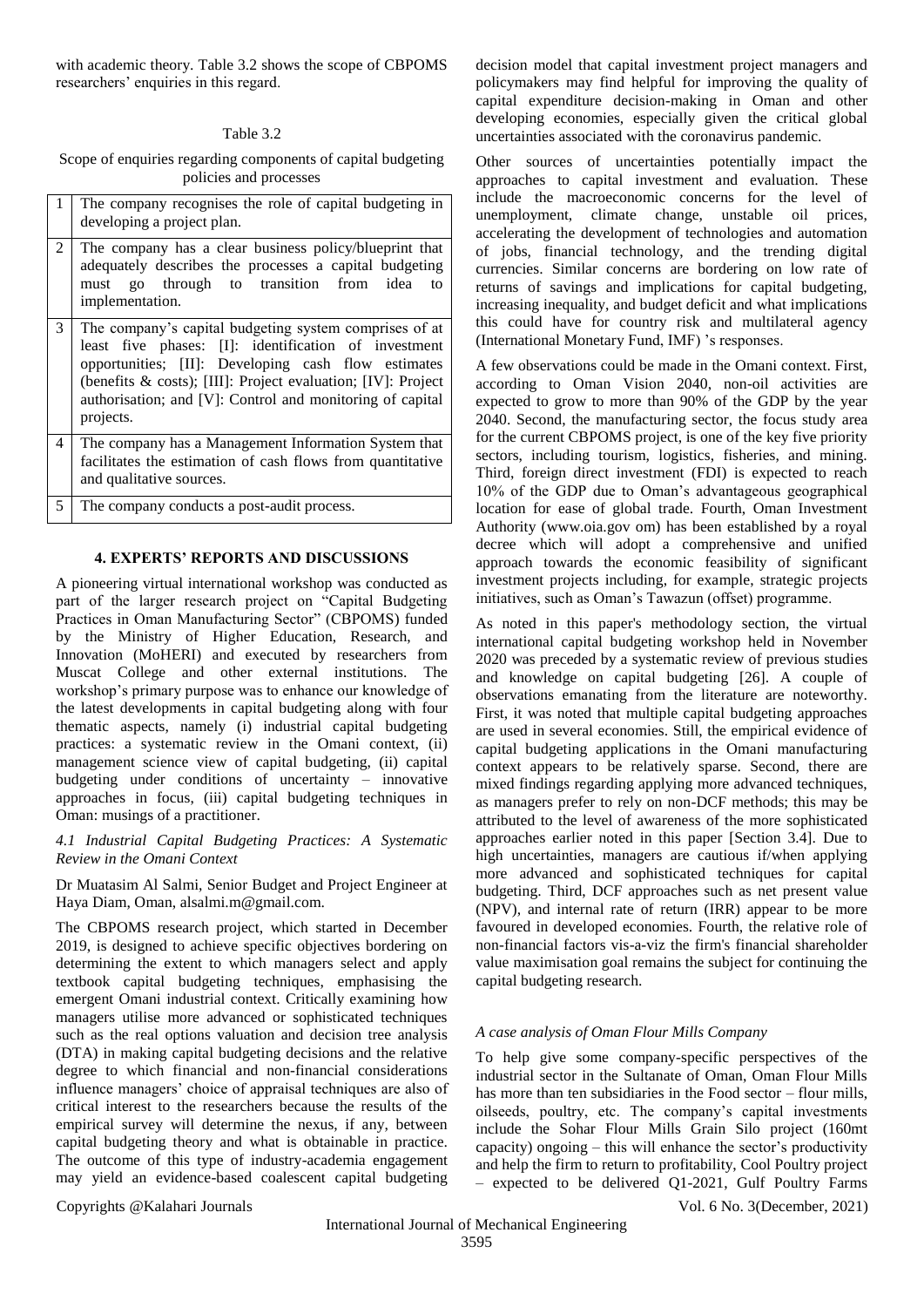Project, new ERP (enterprise resource planning) system and Lean management and several CSR projects – society and environment. The critical challenges of the company border on the impact of a covid-19 pandemic, demand and supply changes, volatility in oil prices

In sum, successful migration into a sustainable, diversified post-carbon economy rests mainly on private enterprise investment decision-making processes/models, making the ongoing CBPOMS research timely and crucial [4][5]. The research has identified four key areas where Oman could rethink capital budgeting for a sustainable post, and in respect of which the qualitative responses are presented in this report.

# *4.2 Capital Budgeting under Conditions of Uncertainty – Innovative Approaches in Focus*

Dr N. R. Parasuraman, Director SDM Institute for Management Development, Mysore, India, nrparasuraman@sdmimd.ac.in.

One of the objectives of the CBPOMS project is to critically examine the extent to which managers apply more advanced or sophisticated techniques such as the real options valuation and decision tree analysis (DTA) in making capital budgeting decisions. The study also set out to explore the development of a coalescent capital budgeting decision model necessary for improving the quality of capital expenditure decision-making in Oman and other developing economies with similar conditions and to use these results to make specific recommendations for capital budgeting policy, strategy, and practice and elicit areas for further research. To this end, the segment of expert discussions highlights the key and emerging issues in capital budgeting from both practical and academic perspectives and the recent changes in this field. Specifically, this session discusses the importance of capital budgeting, the key drivers of uncertainty, the Real Options as an innovative tool, and the key steps to be followed in capital budgeting.

Capital budgeting is one of the critical factors for the success of every company due to its inherent susceptibility to risks and uncertainties; thus, it is imperative to examine "uncertainty" in project appraisal critically. The term uncertainty" is an inclusive term; for example, 'uncertainty' can be categorised into three possibilities: (i) clear future, (ii) reasonably uncertain future, and (iii) insecure/uncertain. Furthermore, it is essential to consider discrete uncertainty versus continuous uncertainty. An example of continuous uncertainty could be the political risk of a new government taking over. In this case, some policies will be different; some agreements might not work, and contracts with other companies might or might not occur. This situation, therefore, raises 'continuous' political risk.

On the other hand, the critical drivers in discrete uncertainty may include raw material price, labour price and taxation. All these drivers will lead to tension. Hence, some scholars encourage to use "what-if analysis" approach to dealing with uncertainty in general. It is essential to keep different scenarios in mind to deal with uncertainty rather than paying attention to one specific system. Developing spreadsheets can help us do "Scenario Analysis" and give us accurate parameters. For example, MS Excel can help managers provide all the possible scenarios. If you have multiple scenarios, you will be able to check the mean, standard

deviation, and other essential aspects to know how particular or uncertain a specific plan would be.

The third category of 'uncertainty' (purely uncertain) is concerned with situations where we do not know what will happen. For example, two years ago, we did not expect the whole world to be so heavily impacted by the Covid-19 pandemic, which killed more than 5 million people and about 300 million cases globally. However, we also know that such a global crisis might create more opportunities for individuals, businesses, and governments. Reference [37]. reminds us of our mistakes in combating uncertainty. Sometimes, in spreadsheets, we start to believe numbers and forget that these are basic assumptions and not exact predictors of the future. Companies need to have generic strategies such as developing a polity on how much of those 'unknowns' companies should cover. This can be done by insurance, diversification, or other business management techniques. For example, purchasing a suitable insurance policy for identified insurable risks may not 'prevent' uncertainty, but the investment is primarily covered when paying a commensurate premium in return. We all know that we run a risk in doing any business. Thus, the company needs to diversify to unrelated areas to reduce risks.

In capital budgeting, business needs to view the "Real Options" technique as a strategic rather than a financial measure. The "Real Options" concept is not as complicated as many managers think. In simple terms, let us consider that we are doing a project, the success of which is inherently uncertain. If the conditions of uncertainty are favourable, then we will proceed. If we look at it this way, we make capital budgeting under conditions of uncertainty look too easy. Some companies do projects deliberately to see the changes in the market though they know that there will be negative consequences. Such a game is only played by companies doing very well. Companies should be able to afford such a game to be successful.

Nonetheless, when it comes to the "Real Options" tool, it is essential to look at three aspects: identification, frame working, and evaluation. There are two main criteria for designation: First, there should be enough time to make decisions and observe. If you start a project today, you know that you could lose your money (investment capital). You should know how much time you have before moving to the next project. It might take two years or three years, depending on the type of project.

Moreover, it should be uncertain. You may be surprised to know that, from a real options perspective, the more significantly uncertain you are, the better! Fate and time for exercise should be there, and then, we can say that the project becomes valuable.

Secondly, we could use it for abandonment. For example, you will start a new project somewhere abroad; you might think it will cost 100 million dollars. You are not sure about the government policies, labour policies, etc. Then, you will start negotiating with the government and other agencies in that country. You might stay there for one year. You might not feel happy with the environment as it is not supporting you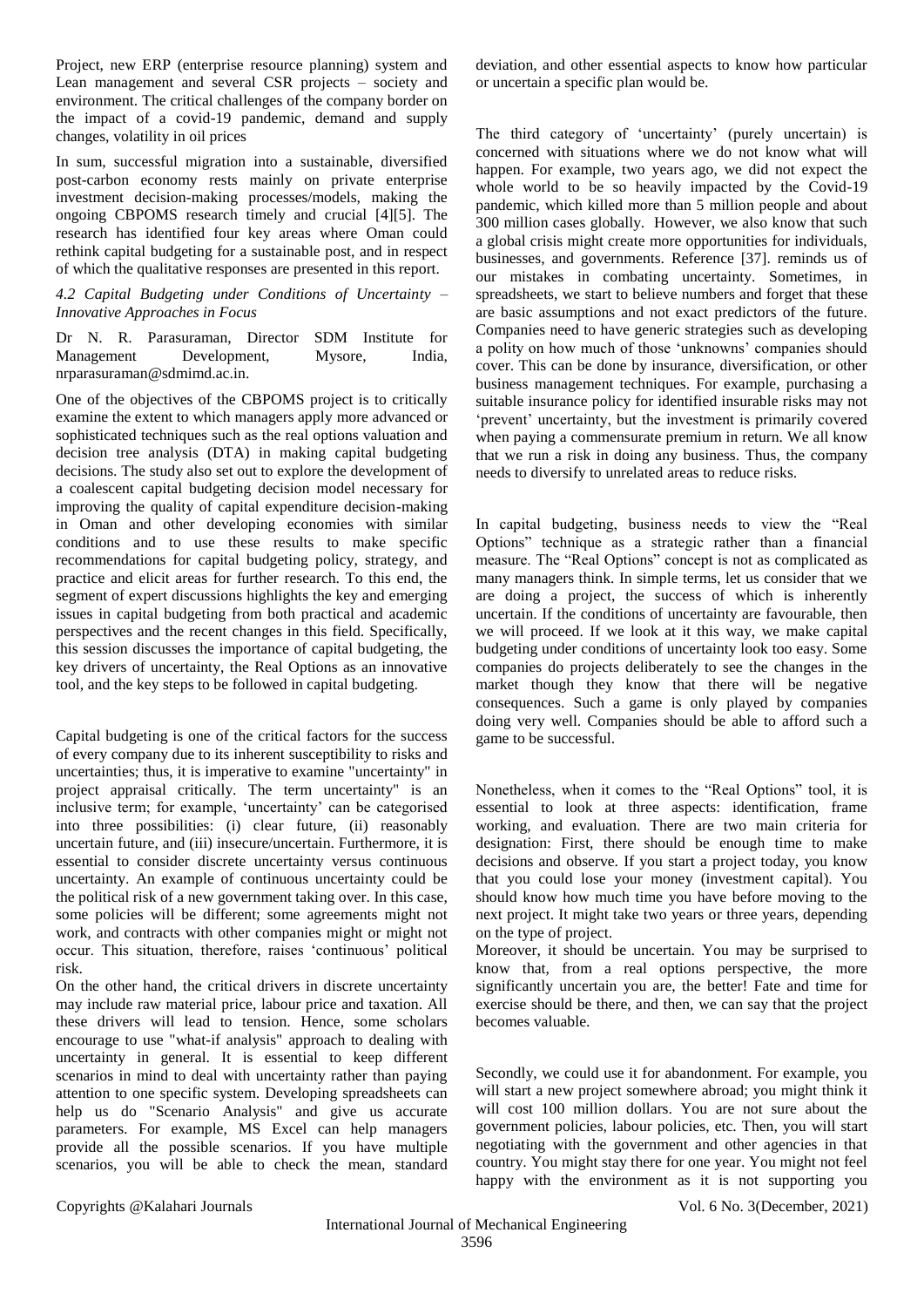adequately. Then, you might sell the project and leave the country even though you know that you will lose, perhaps, 5 million dollars

After identifying your "Real Options", you must build a framework. Some people think we must follow the prescriptions in the "Black Scholes" options valuation model widely used in the financial derivatives market [12]. Others believe that we must begin to look at some other models. Some say that we should not have a framework, and we need to look at it strategically. There is a scope for research to throw more light on which options models work well in the marketplace. Once the framework is considered, then you can go for an evaluation.

Thinking about what tools the practitioner might consider in dealing with uncertainty, Fig. 4.1 summarises the four comprehensive tools for capital budgeting under uncertain conditions. First, acknowledge your organisation's challenges in making accurate predictions of the in-house team's technical capabilities. Second, determine the level of uncertainties facing your organisation using the probability models along with appropriate expert inputs and scenario analysis. Third, review and decide on a set of generic strategies using a dedicated expert risk management team, data analysis approach, extent of internationalisation, and so on.

#### Fig. 4.1:





Source: Developed by the authors (2021)

The fourth point is to weave practical solutions (actions needed under various specific moves) around your chosen generic strategies, given your expert understanding of the future scenarios. The required actions could border on (i) clarity of risk identification, frame-working, and evaluation, (ii) identifying the original/baseline projections and critical drivers, (iii) determining the effect of changes in the key

Copyrights @Kalahari Journals Vol. 6 No. 3(December, 2021)

drivers by conducting "what if" simulations, (iv) establishment of expert risk management team, and (v) deployment of real options valuation as an innovative tool. The risk management strategies that could be considered include the nature of research management systems, budget and support, internationalisation, and a dedicated team of experts and observers

There are some critical steps that we must consider while doing "Capital Budgeting" as follows: Step 1: Identification of original projections and necessary drivers, Step 2: Considering the effect of changes in the key drivers, Step 3: Considering "what-if" scenario and simulation, Step 4: Having a risk management team, Step 5: Developing a policy.

In an international projects scenario (where project inputs and outputs move across national boundaries), the capital investment appraisal needs to consider the influential factors such as transaction exposure, economic exposure, new hedging instruments and how all these might impact the company accounts and baseline projections. In this regard, the appraisal analysts may need to adopt a flexible weighted average cost of capital (WACC) and be aware of the 'occasional fallacy of NPV." Yet, as evident from HP's failed acquisition of Autonomy in 2011, overlooking positive NPV projects can be as problematic as seeking size over value [38].

A participating CFO and investment manager commented and agreed that when uncertainty is unclear, it is much better and is also a good indication for the project and tied this insight with the mechanisms and models implemented in Oman concerning capital budgeting and how those achieve achieving Oman Vision 2040. The country has a virile banking system, especially with notable growth in the Islamic banking industry. The covid-19 pandemic and the volatility of oil prices recently impacted the national economy, affecting the global economy. However, under the new leadership of His Majesty, Sultan Haitham bin Tariq, Oman has demonstrated stable political risk and a high level of investment potentialities with lots of opportunities like Duqm and to the tourism sector. The ongoing vigorous pursuit of Oman Vision 2040 will add value to the country by bringing more foreign investment and enhancing liquidity and the overall economy, leading to a bright future.

To sum up, in a fast-paced, dynamic environment, the organisation should maintain resilient and agile risk management, aligning corporate strategy with the organisation's risk profile, exploring the application of real options modelling system and developing "what if" scenarios and simulating them if required. In all of these, investment in advanced capital budgeting skills training and development will be imperative for project success, as other recent studies have noted [17][34][39].

## *4.3 Capital Budgeting Techniques in Oman: Musings of a Practioner*

Mr Issa Saleh Al Abdali, Group Chief Finance Officer, Minerals Development Oman, SAOC, issa.alabdali@mdo.om.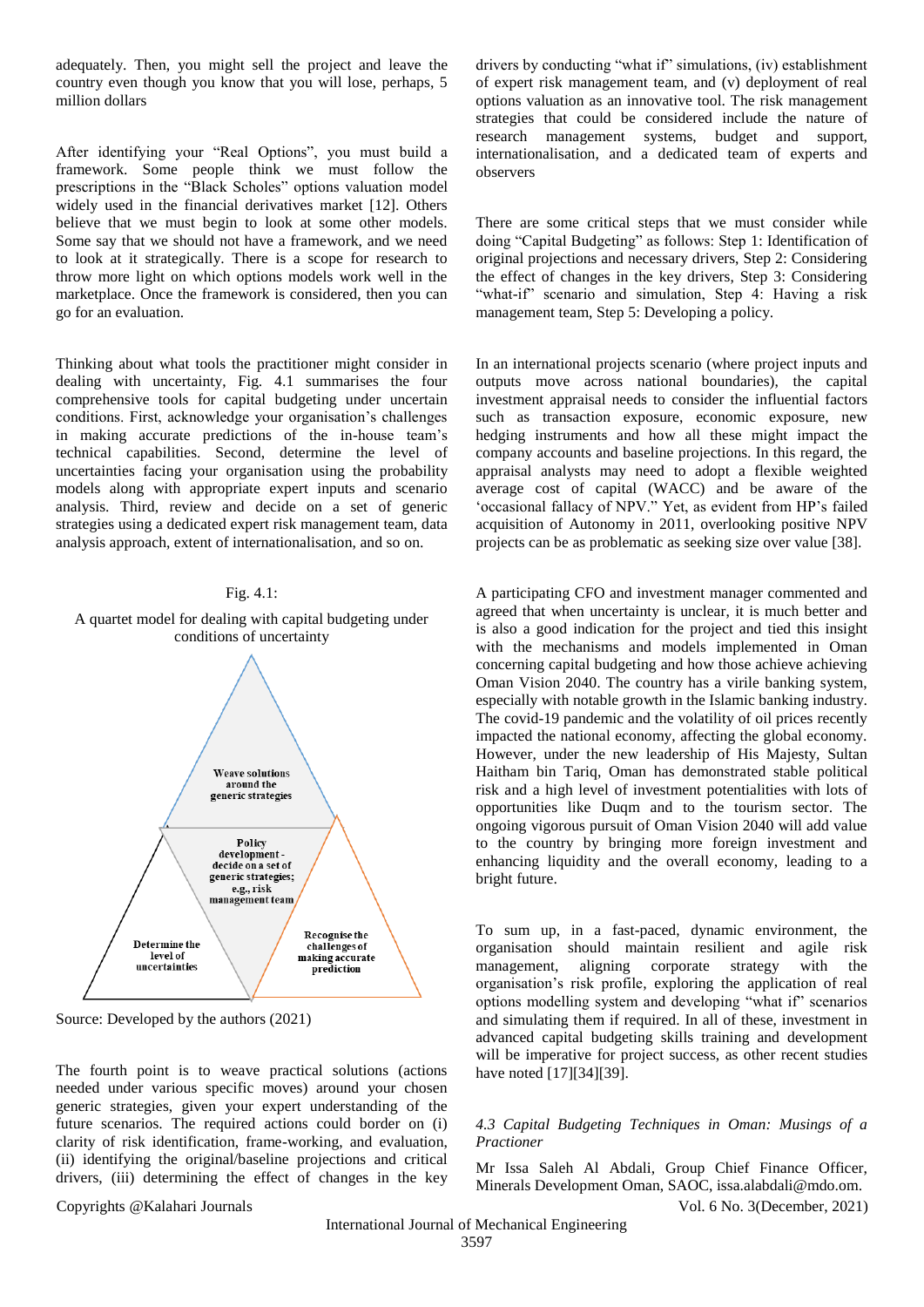This segment critically examines the sustainability of current policy, strategies, processes, and the extent to which other vital features of the formal capital evaluation process are consistent with academic theory in the Omani industrial environment. The importance of capital budgeting, the techniques and challenges of capital budgeting in Oman using actual cases and experience and the CFO's role in capital budgeting are outlined against the backdrop of uncertainty, limited financial resources, project management complexity, shareholder value maximisation, capital intensity, accountability, and measurability. It is noted that capital budgeting practices vary according to the organisation's location and size. The standard process is as follows: Step 1: Strategy / Business Plan, Step 2: Initiation, Step 3: Estimation (cost/benefit), Step 4: Evaluation, Step 5: Project portfolio: the essential consolidation of all the proposed projects in one portfolio to enhance the transparency among the decisionmakers, and to ensure robust economic diversification and capital rationing, Step 6: Approval, and Step 7: Control / Report. Much of these processes are consistent with project management literature [40][43].

Capital budgeting is vital for sharing and transferring information from one layer to another, which helps people understand more about projects and how they are going. Additionally, the corporate value of effective capital budgeting derives from its irreversible decision, thereby raising its inherent investment and leverage risk. Oil price volatility impacts an oil-dependence economy like Oman. This may have implications for the level of the risk-free rate in the financial market and ultimately affects the WACC. Thus, capital investment decisions need to be taken carefully, and good models should be considered.

# *4.3.1 The widely used capital budgeting techniques in the Omani context*

From the expert experience in different non-oil industrial sectors, notably, aviation, infrastructure, and mining, the most common techniques used in Oman for capital budgeting are: (i) Payback period (PBP): relatively easy to calculate and understand by management having little or no financial education/training background; plus, PBP targets quicker recovery with less exposure to future uncertainty, (ii) Net present value (NPV): the NPV recognises the time value of money and the risk-return market relationship; it seems that larger companies adopt NPV rather than small companies, (iii) Internal rate of return (IRR): IRR is the preferred approach for managers who may be more familiar with percentage rather project viability amounts.

One of the textbook disadvantages of the Payback period technique is that it ignores the cash generated after the payback period. However, project delivery speed has been correlated with project success because extended timelines increase risk and uncertainty [39]. Some shareholders are keener for faster recovery of their capital investment because they want to reinvest their capital in other projects. In addition, it has mitigated uncertainty when it comes to longer investments. However, it is essential to emphasise the need to use multiple techniques and models for capital budgeting. One model itself might not give the whole picture; you must

consider other perspectives offered by NPV, IRR, and the Payback Period.

It is noteworthy that some sophisticated techniques such as real options valuation and decision tree analysis are rarely used in the Sultanate of Oman. Overall, the selected methods depend on the organisation's size, uncertainty, industry, culture, senior management, senior management, and the nature of the project. The modern mining industry in Oman is relatively in its infancy. There are more processes in the mining sector, and it takes a long time to finish the exploration ranging from three to ten years. Most of the mining projects are at the exploration stage. During this stage, there is limited information to develop the financial model. Perhaps, the profitability index can be applied in the mining sector.

In the area of challenges to capital budgeting practice, the following five aspects could be investigated further: (i) Theory-practice gap: this has been attributed to lack of awareness and the required skills to do more sophisticated and advanced techniques, (ii) Gold plated: The phenomenon of high specification and overdesigned projects that may lead to scope creeping and related challenges for project success, (iii) Make or buy: The need for outsourcing expert analysis as an alternative to using in-house staff, (iv) OPEX or CAPEX: The need to balance OPEX (operational expenses) and CAPEX (capital expenditure). This often arises when senior management invests capital in certain areas within the same project, with more operational costs. Thus, it may be advisable to deal with likely operational challenges before project initiation, and (v) non-financial measures: There may be measurement issues regarding projects under the labels of sustainable capital, risk management, compliance, or customer service, although recent research hints on emerging solutions [41].

# *4.3.2 Non-financial considerations – some experience from the Sultanate of Oman*

Aviation: The Old Muscat International airport car parking expansions with an estimated cost of 10 million dollars may not have had a "positive NPV", but it was a strategic investment with macroeconomic multiplier benefits, e.g., improved customer/tourism service. Similarly, the aircraft recovery kit (ARK) project has been related to a risk mitigation initiative that may not yield the textbook return on investment. In 2015, two different incidents simultaneously caused considerable losses to the airport due to the closure of the runway; this has prompted the capital investment in an ARK, which is a relatively huge investment. Though there is no typical financial return on investment, the 'social' investment has helped to avoid or minimise any future losses. Another interesting example is the additional airport closedcircuit television (CCTV) which is a security compliance requirement for the local and international trade, but, at the same time, a relatively expensive investment: The management insisted that this is a compliance requirement.

Infrastructure: Sewage treatment plant: This may be an example of gold-plated capital investment for which perhaps a different cost estimation might have achieved some savings.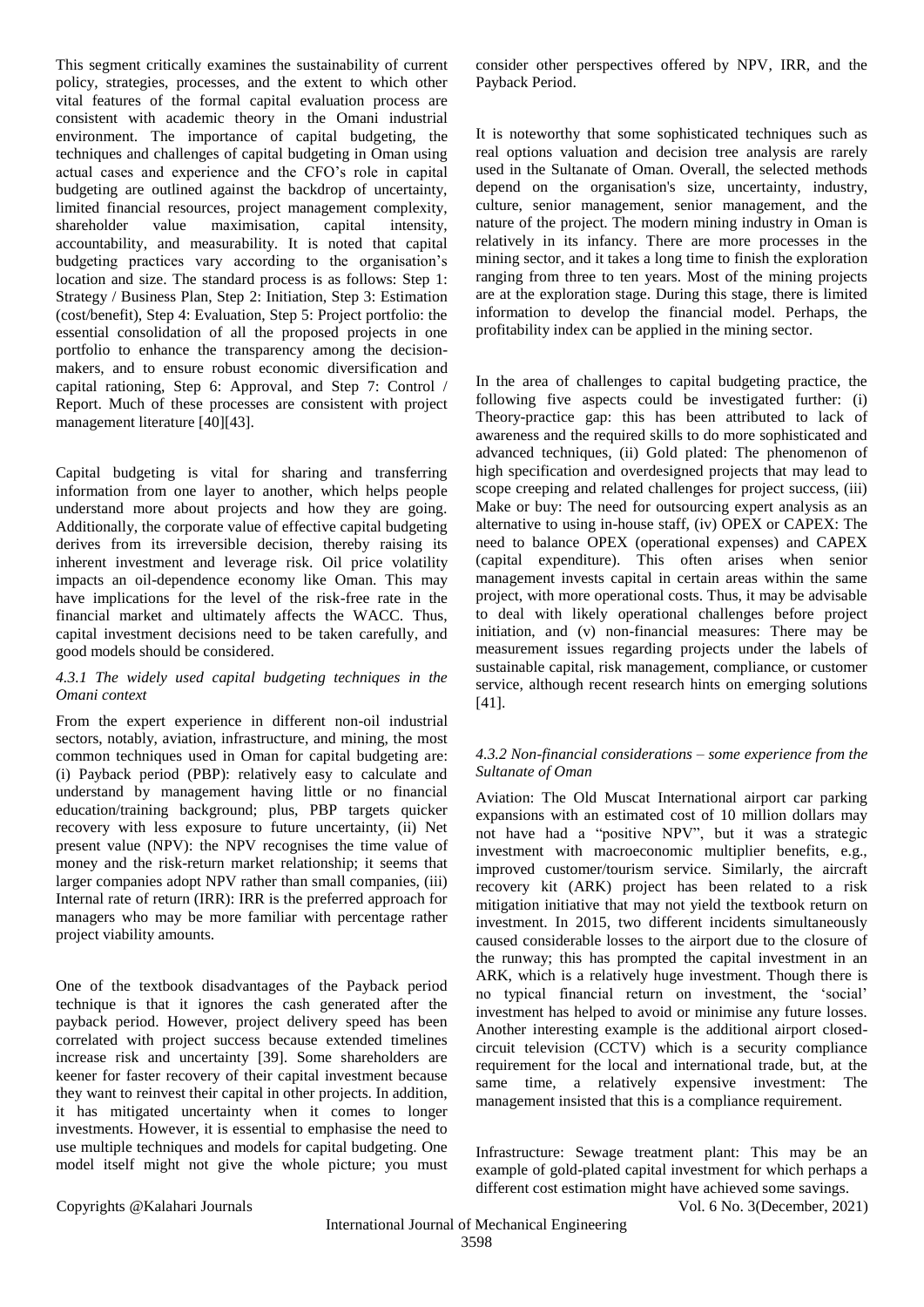Mining: Uncertainty is another major challenge facing the mining sector, exploration for minerals costing millions of preinvestments in prospecting. Due to the lack of information available, it is difficult to build accurate financial models; perhaps scenario analysis (Monte Carlo or Real Options) could be explored in such cases. However, until now, uncertainty is still a big issue when exploring minerals.

In essence, it is relatively challenging to measure non-financial factors, primarily because of certain elements that are mainly related to global compliance and regulatory requirements.

## *4.3.3 CFOs' emerging capital budgeting roles*

Fig 4.2 depicts the emergent capital budgeting roles of the CFO across three organisational development dimensions, namely, inclusive culture building, knowledge-based expansion, and

# Fig 4.2.

CFOs' emerging capital budgeting roles

| Culture related roles      | oRaising the culture of capital budgeting importance and<br>the use of multiple techniques.<br>oDeveloping a collaborative workforce.<br>o Working with project and operations teams to do value<br>engineering.<br>oBuilding and governing an aggregated and dynamic<br>view of the budget portfolio |  |  |
|----------------------------|-------------------------------------------------------------------------------------------------------------------------------------------------------------------------------------------------------------------------------------------------------------------------------------------------------|--|--|
|                            |                                                                                                                                                                                                                                                                                                       |  |  |
| Knowledge related<br>roles | oDeveloping budget team with financial, operational and<br>regulatory knowledge.<br>oLeveraging invaluable information and knowledge.                                                                                                                                                                 |  |  |
|                            |                                                                                                                                                                                                                                                                                                       |  |  |
| Control related roles      | oCreating a standard comparable model for capital<br>budgeting.<br>oDeveloping investment policy with a clear decision tree<br>and investment threshold.<br>o Developing robust monitoring and budget control<br>system                                                                               |  |  |

Source: Developed by the authors (2021)

Overall, the three main techniques used for capital budgeting in Oman; include the Payback period, IRR and NPV. The choice of any method is influenced by managerial knowledge, the nature of the project, and the company's culture. Some challenges remain mainly in the public sector projects, where strictly a financial measurement of their viability could be difficult. In such cases, some qualitative considerations (social benefits such as employment) confirm their investment value despite the negative NPV. Perhaps, what is essential is to ensure the senior management commitment to robust planning and control of the projects to meet the stakeholders' expectations. While the covid-19 pandemic might be affecting the whole world socially and economically, some companies are taking advantage of it to recalibrate their capital budgeting system through advances in artificial intelligence, machine learning, and big data analytics in the decision-making process. Putting all the preceding aspects together, building a data-driven optimal capital budgeting culture becomes

imperative. Still, in the end, as reference [17] asserts, projects are as good as the people who run them.

# **CONCLUSION AND IMPLICATIONS**

Capital budgeting is pivotal to sustainable business and economic development, but many questions remain unanswered regarding using capital budgeting techniques in Oman. The previous contribution has been somewhat restricted to the oil sector of Oman; hence, the present gift is beginning to enhance our understanding of the non-oil industrial context, and the promises it holds for promoting the country's diversification strategy through robust capital investment is imperative. The present results are derived from the qualitative research segment of the larger project. The methodology adopted in this proposal aligns with similar studies in the emerging markets of India, Oman, Kuwait, and Lebanon [1][2][7][9]. Additionally, the present expert report has gone some way further to using a qualitative approach to providing further knowledge and insights into the emerging capital budgeting practice, especially in the Omani context. The qualitative methodological approach has shown that a systematic partnership between the industry and academia can be productive for applied research and knowledge development. Further, this report has been demonstrated that managers still find measuring non-financial factors in capital budgeting challenging because several elements are mainly related to global ESG compliance and regulatory requirements. While the traditional DCF and non-DCF methods for capital budgeting, namely, the payback period, IRR and NPV, are used by organisations in Oman, the future direction of project appraisal is pointing towards more innovative, agile, flexible approaches represented by real options and the like [2][12].

Three significant implications are noteworthy from the expert perspectives reported in this paper:

First, managers need to have intense training and knowledge about the application and limitations of the traditional DCF and non-DCF approaches, which are deterministic models for evaluating projects under conditions of certainty. At the minimum, managers should adopt multiple approaches in evaluating new project proposals. In this regard, it is hoped that the coalescent capital budgeting framework (appendix) emanating from the current study may be helpful.

Second, linear approaches may produce sub-optimal organisation results under the heightened complex and uncertain business environment of technological advances coupled with the Covid-19-crisis [32]. Capital budgeting strategy, policy and practice need to be recalibrated to incorporate more advanced and sophisticated project appraisal and risk management techniques such as real options, decision tree analysis and insurance.

Third, mindful of the knowledge intensity and susceptibility to non-financial, environmental risks attached to the emerging manufacturing sector, the need for a well-educated, trained, and qualified risk management team in modern organisations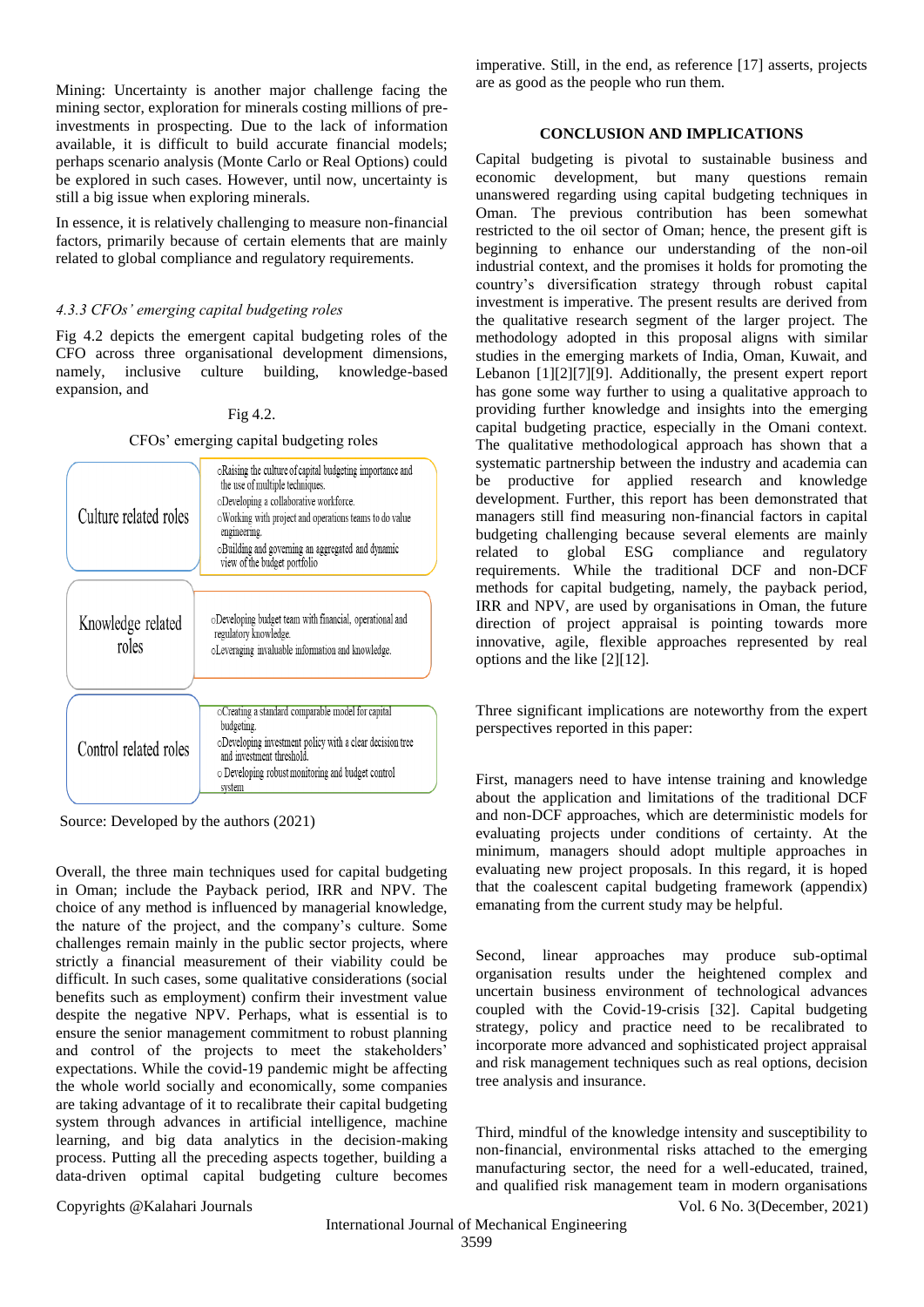become imperative. This paper has noted that the options pricing methods are superior to the traditional DCF methods because they explicitly capture the value of the flexibility that 'uncertainties' offer [16]; a systematic training in real options methods is apposite for a sustainable industrial capital budget under increasingly uncertain environment.

# **FUTURE SCOPE OF THE RESEARCH**

The research scope could be extended to consider the effects of post-covid-19 inflation on modernisation projects having unequal lives and to include more interactions with experts from other economic sectors such as tourism and logistics to complement or validate the current findings.

#### **REFERENCES**

"

- [1] M. K. Al-Ani, "A strategic framework to use payback period in evaluating the capital budgeting in energy and oil and gas sectors of Oman, "International Journal of Economics and Financial Issues, Vol. 5, No. 2, pp. 469- 479, 2015.
- [2] A. Chazi, P. R. S. Terra, and F. C. Zanella, "Theory versus practice: Perspectives of Middle Eastern financial managers," European Business Review, Vol. 22, No. 2, pp. 195-221, 2010.
- [3] D. I. Cleland, "Field guide to project management, Second Edition," John Wiley and Sons, 2004.
- [4] Ministry of Commerce, Industry and Investment Promotion, Sultanate of Oman [MoCIIP], "Manufacturing for well-being: The sultanate of Oman's manufacturing sector," MoCIIP, pp. 9, 23, 32, & 86, January 2019.
- [5] H. Kamoonpuri, "Economic diversification: challenges and opportunities – 46 years of blessed Omani," Oman daily Observer, 2016.
- [6] P. Drucker, "Innovation and entrepreneurship: Practice and principles," Butterworth-Heinmann, 2007.
- [7] M. Al-Awaid, "Oman oil and gas: Estimating versus the GAO's best practices in capital budgeting: A benchmark study," PM World Journal, Vol. 3, No. 9, pp. 1-22, September 2014.
- [8] T. Piketty, "Capital in the twenty-first century", The Belknap Press of Harvard University Press.2014
- [9] R. Batra, and S. Verma, "Capital budgeting practices in India companies," IIMB Management Review, Vol. 29, pp. 29-44
- [10] A. Bakri, S. G. M. Fifield, and D. M. Power, "Capital budgeting practices and political risk: Evidence from Lebanon, Qualitative Research in Financial markets," pp. 1755-4179, November 2021.
- [11] T. Hindle, "Guide to management ideas and gurus," The Economist Newspaper Limited, 2008.
- [12] K. Nagarajan, "Project management, Sixth Edition," New Age International Publishers, 2014.
- [13] D. Hillier, S. A. Ross, R. W. Westerfield, J. Jaffe, and B. D. Jordan, "Corporate Finance Fourth European Edition," London McGraw-Hill, January 2020.

- [14] T. Copeland, Koller, T., and Murrin, J. [McKinsey & Co.,] "Valuation: Measuring and managing valuation of companies, 3rd Edition, John Wiley &Sons, Inc.2000.
- [15] J. E. Ekpudu, "Quantitative analysis for business decisions," Dojos Publications, 2006.
- [16] A. Dixit, and R. Pindyck, "Investment under uncertainty," Princeton University, 1994.
- [17] A. Nieto-Rodriguez, "The project economy has arrived: Use these skills and tools to make the most of it," Harvard Business Review, p. 38-45, November-December 2021.
- [18] M. M. Hussain, and M. M. Islam, "Different nature of non-financial performances and their measurement practices in the financial services industry," Humanomics, Vo. 19, pp. 18-32, December 2003.
- [19] R. Kaplan, and D. Norton, "The balanced scorecard measures that drive performance", Harvard Business Review, Vol 70, No. 1, pp. 79-80, January-February 1992.
- [20] R. S. Kaplan, "Measuring manufacturing performance: A new challenge for managerial accounting research", The Accounting Review, pp. 686-703, October 1983.
- [21] R. S. Kaplan, and D. P. Norton "The balanced scorecard: Translating strategy into action", Harvard University Press, 1996.
- [22] M. Smith, "Putting non-financial indicators to work in a balanced scorecard environment", Management Accounting, pp. 32-35, March 1997.
- [23] J. Wiese (2021), "What's good for people is good for business," Harvard Business Review, p. 113, September-October 2021.
- [24] P. Polman, and A. Winston, "The net positive manifesto: is the world better off because your company is in it?", Harvard Business Review, pp. 125-131, September-October 2021.
- [25] A. L. Jothi, "Financial mathematics," Himalaya Publishing House.
- [26] S. Aro-Gordon, A. Queiri, G. Chinnasamy, M. Al-Salmi, and M. Al-Sakiti, "Review of capital budgeting techniques: where can research add value in the Omani context?", Soliman, K. S. Ed., Proceedings of the 35th International Business Information Management Association Conference (IBIMA), Theme: Education Excellence and Innovation Management: A 2025 Vision to Sustain Economic Development During Global Challenges, 1-2 April 2020, Seville, Spain. ISBN: 978-0- 9998551-4-1. Published in the USA). https://drive.google.com/file/d/11j6cOn1kxZ6tPT3yagjh 7PhcHGrwssL0/view, pp. 3383-3393, September 2020.
- [27] M. El-Ebaishi, Y. Karbhari, and K. Naser, "Empirical evidence on the use of management accounting techniques in a sample of Saudi manufacturing companies," International Journal of Commerce and Management [IJCM], Vol. 13, No. 2, pp. 74-100, 2003.
- [28] M. Hussain, A. Gunasekaran, and M. M. Islam, "Implications of non-financial performance measures in